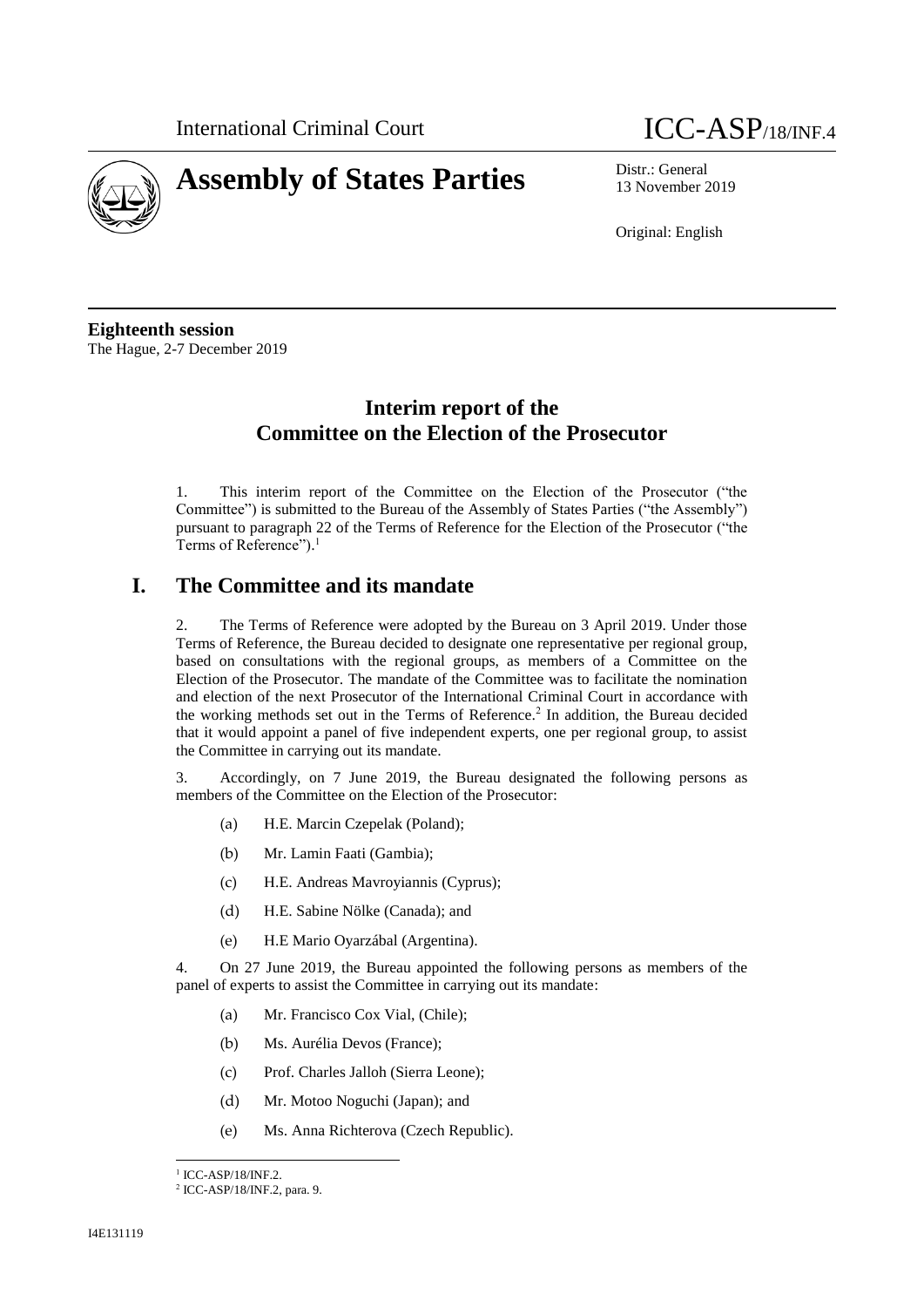5. On 23 July 2019, pursuant to paragraph 5 of the Terms of Reference, the Committee designated Ambassador Sabine Nölke as its Chair and Ambassador Andreas Mavroyiannis as its Vice-Chair. In order to facilitate coordination between the Committee and the panel of experts, the experts designated Prof. Charles C. Jalloh as their Chair.

## **II. Update on the work of the Committee**

6. The Committee met by video-conference on 8, 11, 23 and 25 July. The panel of experts participated in the video-conference held on 11 July.

7. As mandated by the Terms of Reference,<sup>3</sup> the Committee requested the panel of experts to recommend a draft vacancy announcement with the requirements for the position of Prosecutor, as set out in article 42 of the Rome Statute. The Committee subsequently reviewed the draft vacancy announcement and submitted it for the approval of the Bureau on 26 July 2019. The Bureau approved the vacancy announcement on 31 July 2019 and it was published on the website of the Court on 2 August 2019, with a deadline for applications of 31 October 2019. The vacancy announcement was circulated to States Parties with a request from the President of the Assembly for it to be disseminated nationally, through appropriate professional or institutional channels, with a view to reaching the widest possible and cross-regional audience of criminal justice professionals. The vacancy announcement was also circulated to other stakeholders.

8. The Chair of the Committee, H.E. Sabine Nölke, provided a written update to the President of the Assembly of States Parties on behalf of the Committee on 12 September. In that message, the Chair indicated that the Committee members and panel of experts had carefully considered the most cost-effective and efficient means of fulfilling the mandate and requirements set out in the Terms of Reference. Accordingly, the Committee had developed a roadmap containing the key steps and timelines. To that effect, and fully aware of the budgetary implications, the Committee requested that the Bureau consider approving three meetings:

(a) A two-day meeting for the panel of experts in The Hague in December 2019. The purpose of this meeting would be for the panel to paper-sift the applications received and prepare a recommended longlist and proposed interview questions for the Committee. The Chair noted that the meeting could take place in the margins of the Assembly session in order to take advantage of the presence of some panel members in The Hague;

(b) A two-day meeting for the Committee members in New York in February 2020. The purpose of this meeting would be for the Committee to review the panel's assessments, establish a list of candidates to be interviewed, and determine the interview questions and modalities; and

A three-day meeting for both the Committee and the panel of experts in The Hague in April 2020. The purpose of this meeting would be to conduct interviews and determine the substance of the final report of the Committee, including the short list of candidates to be recommended to the States Parties.

9. The Bureau approved the request of the Committee at its meeting on 17 September 2019. A further written update was provided by the Chair of the Committee to the President on 22 October. In that message, the Chair provided an overview of the 55 applications for the position, which had been received as of 18 October, broken down by regional group, gender and legal system. The message also included a recommendation from the Committee that the deadline for applications be extended to 25 November, and that the Presidency re-circulate a reminder to all States Parties to disseminate the vacancy announcement to relevant agencies in their jurisdictions and to encourage qualified candidates to apply.

 $\overline{\phantom{a}}$ 3 ICC-ASP/18/INF.2, para. 12.